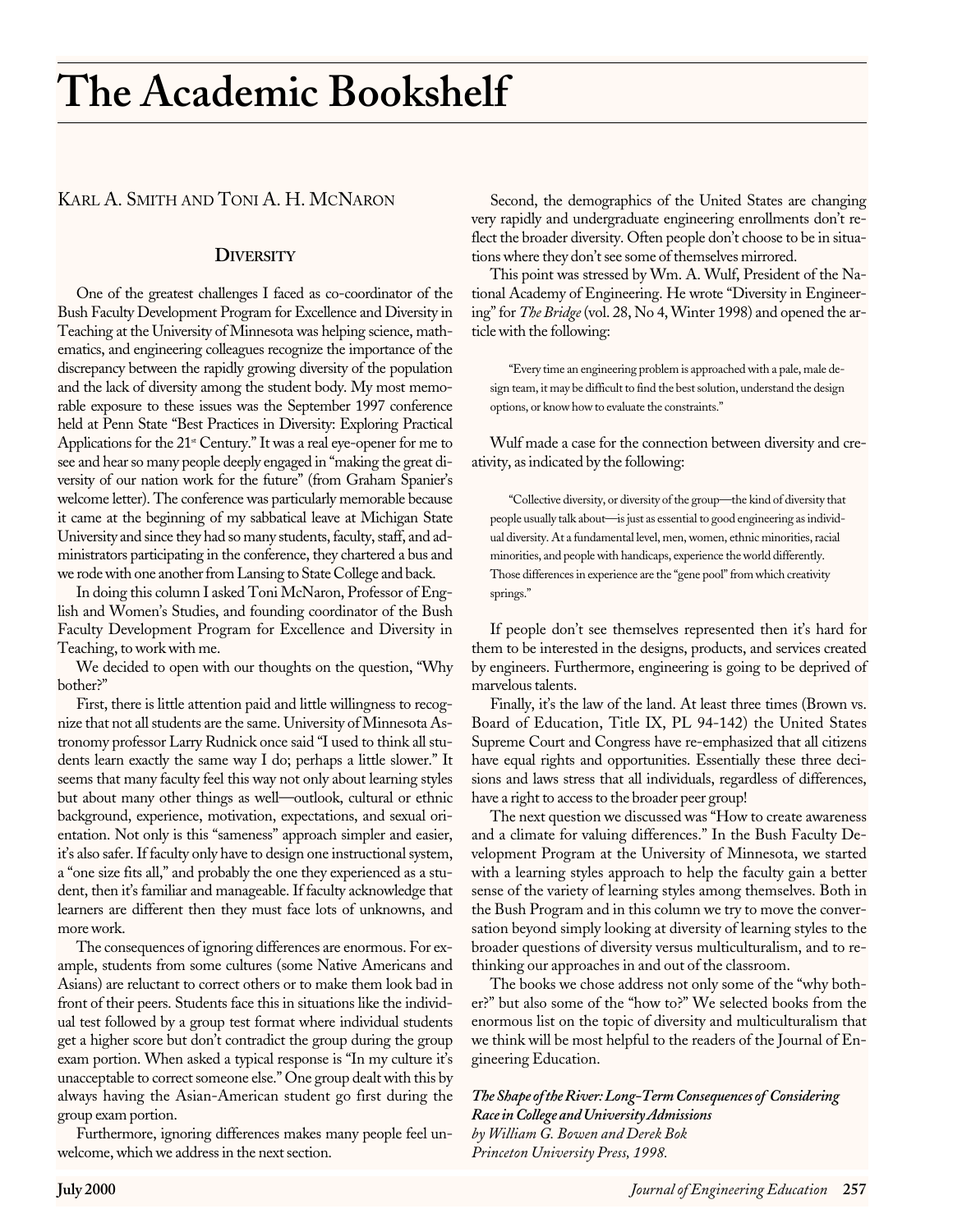*The Shape of the River* is a tour-de-force effort that provides a thorough analysis of the academic, employment, and personal histories of more than 60,000 white and African-American students who attended the most academically selective universities between the 1970s and the early 1990s to determine the long-term consequences of considering race in admissions.

The public response was extraordinary, as indicated by the following selection of comments from the back cover of the paperback edition:

"On the strength of the author's credentials the reader can expect much, and much is delivered.… All this data is brought to bear with great force on virtually every important issue involved in the debate.… *The Shape of the River*is a monumental achievement. Its foundation is so solidly anchored to a bedrock of data it will be relied upon as a navigational beacon for years to come." Robert E. Thatch, *Science*.

"No study of this magnitude has been attempted before. Its findings provide a strong rationale for opposing current efforts to demolish race-sensitive policies in colleges across the country…The evidence flatly refutes many of the misimpressions of affirmative-action opponents." *The New York Times,* September 14, 1998.

Many more editorial comments are available on the Amazon. com web site including:

"What is good for business in this case is good for society too—good for us all. This report may, at last, make that fact evident even to the most obtuse." Gary Wills, *The Plain Dealer*.

The second printing (2000) and paperback edition included a Foreword by Glenn Loury that revisits the basic logic behind racesensitive policies and underscores the need for confronting opinion with fact. It also included a new introduction, which reiterated the aims of the project, summarized lessons learned, and offered the following suggestions for looking ahead:

- 1. Work hard to build larger pools of well-qualified minority students.
- 2. Invest sufficient resources in the admissions process and in assessing performance.
- 3. Find ways to improve the in-college academic achievement of the minority students being admitted to academically selective colleges, including both their graduation rates and grade point averages.
- 4. We need to be much more open in talking about race-sensitive admissions and how well these policies have worked.
- 5. Finally, speak out! Leaders of colleges and universities, including Trustees, need to be more active and effective than they have been in explaining and defending their admissions policies to a broad public.

We commend this fine work to all readers (and especially those with a quantitative bent) concerned about improving the representation of all people in our colleges and universities.

*"Why Are All the Black Kids Sitting Together in the Cafeteria?" And Other Conversations About Race By Beverly Tatum Basic Books, 1997, 270 pp.*

Beverly Tatum advocates that race identity is a positive developmental factor for young people of color and that it is important, even necessary, for Black adolescents to have a strong sense of belonging. She begins by noting the racial segregation that occurs in many public meeting places, high school cafeterias, for example. Tatum astutely contrasts the frequent question "Why are all the Black kids sitting together?" with the absence of the question "Why are all the White kids sitting together?"

Tatum notes that it doesn't begin that way—"If you walk into racially mixed elementary schools, you will often see young children of diverse racial backgrounds playing with one another, sitting at the snack table together, crossing racial boundaries with an ease uncommon in adolescence." Moving to middle and high school level she notes that more and more racial grouping occurs, and she asks "What happens?" Her answer is "puberty" and the search for personal identity. For Black youth, asking "Who am I?" includes thinking about "Who am I ethnically and/or racially? What does it mean to be Black?"

The center of Tatum's conversations is an understanding of racial identity, "the meaning each of us has constructed or is constructing about what it means to be a White person or a person of color in a race-conscious society." She includes conversations about racism and advocates "We cannot talk meaningfully about racial identity without also talking about racism."

"*Why Are All the Black Kids Sitting Together in the Cafeteria?*" is focused on stimulating thoughtful conversations and helping faculty transform their curricula and interact with students of color in ways that facilitate rather than hinder those children's academic success. The five sections of the book are: A definition of terms, Understanding blackness in a white context, Understanding whiteness in a white context, Beyond black and white, and Breaking the silence. What Tatum invites us to do is begin to recognize, analyze and even critique whiteness as a racial category so that we stop seeing only behavior by people of color as strange or confrontive. Furthermore, she offers a persuasive argument for supporting at least temporary separatism, perhaps especially within academic settings where African American students and other students of color are so visible and so vulnerable. If we ignore her invitation, we will continue making everyone different from us into "others" while leaving our own values and practices entirely unexamined.

## *Teaching to Transgress: Education as the Practice of Freedom by bell hooks*

#### *Routledge, 1994, 216 pp.*

Rereading bell hooks' *Teaching to Transgress* jarred Karl into reflecting how little progress has been made in transforming higher education since his days as a graduate student in educational psychology where he read Paulo Freire's *Pedagogy of the Oppressed*, Herb Kohl's 36 Children, John Dewey's *Education and Experience* and so many other books that hooks refers to. Her reflections on school experiences resonated with us:

"Accepting the teaching profession as my destiny, I was tormented by the classroom reality I had known both as an undergraduate and a graduate student. The vast majority of our professors lacked basic communications skills, they were not self-actualized, and they often used the classroom to enact rituals of control that were about domination and the unjust exercise of power. In these settings I learned a lot about the kind of teacher I did not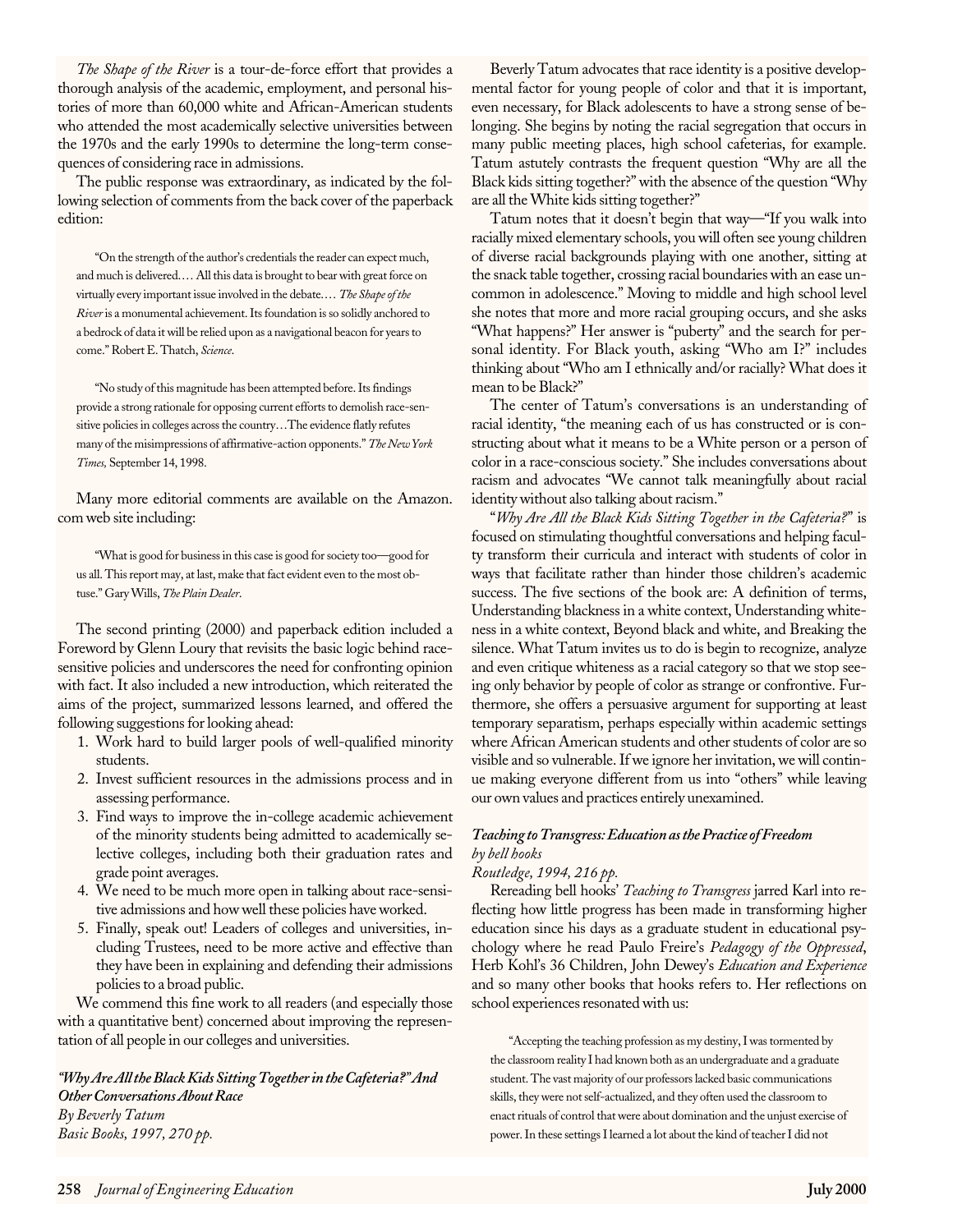want to become… In graduate school I found that I was often bored in classes. The banking system of education (based on the assumption that memorizing information and regurgitating it represented gaining knowledge that could be deposited, stored and used at a later date) did not interest me. I wanted to become a critical thinker (p. 5)."

hooks' proposes that there is a serious crisis in education. She states that "Students often do not want to learn and teachers do not want to teach." Student motivation (or lack thereof) is a common comment and concern of the faculty we work with. hooks' is optimistic and passionate as indicated in the following:

"The classroom remains the most radical space of possibility in the academy… With these essays, I add my voice to the collective call for renewal and rejuvenation in our teaching practices… I celebrate teaching that enables transgressions—a movement against and beyond boundaries. It is a movement which makes education the practice of freedom.(p. 12)."

*Teaching to Transgress* covers a lot of territory, beginning with an essay on Engaged Pedagogy. hooks' adopts Thich Nhat Hanh's philosophy of engaged Buddhism, the focus on practice in conjunction with contemplation, and notes its similarity to Freire's emphasis on "praxis"—action and reflection upon the world in order to change it.

She notes in the second chapter, A Revolution of Values: The Promise of Multcultural Change, that "it is painfully clear that biases that uphold and maintain white supremacy, imperialism, sexism, and racism have distorted education so that it is no longer about the practice of freedom. The call for a recognition of cultural diversity, a rethinking of ways of knowing, a deconstruction of old epistemologies, and the concomitant demand that there be a transformation in our classrooms, in how we teach and what we teach, has been a necessary revolution—one that seeks to restore life to a corrupt and dying academy."

There are lots of similarities between hooks' ideas for transforming the academy and Parker Palmer's ideas in *The Courage to Teach* (summarized in the *Journal of Engineering Education*, vol. 88, no. 1, January, 1999). For example, hooks' states that "To create a culturally diverse academy we must commit ourselves fully. Learning from other movements for social change, from civil rights and feminist liberation efforts, we must accept the protracted nature of our struggle and be willing to remain both patient and vigilant. To commit ourselves to the work of transforming the academy so that it will be a place where cultural diversity informs every aspect of our learning, we must embrace struggle and sacrifice (p. 33)."

In chapter 3, Embracing Change: Teaching in a Multicultural World, hooks' advocates that "Making the classroom a democratic setting where everyone feels a responsibility to contribute is a central goal of transformative pedagogy (p. 39)." She claims that students are much more willing to surrender their dependency on the banking system of education than are faculty. We hope this is the case but students have been thoroughly socialized in the banking system and often even our best students are reluctant to change. We agree with hooks' assumption that "we must build 'community' in order to create a climate of openness and intellectual rigor." Her thought that "a feeling of community creates a sense that there is a shared commitment and a common good that binds us" is central to transforming the classroom.

bell hooks is one of the clearest theorists about race as it impacts education at all levels within American society. She lets no one escape unchallenged about the barrenness that lies at the heart of a received educational system or the peril that accompanies resistance to changing pedagogical strategy to accommodate the realities of today's student body and to respond to 100 years of educational research about what makes for effective education.

# *Educating Citizens in a Multicultural Society by James A. Banks*

*Teachers College Press, 1997, 172 pp.*

James Banks' *Educating Citizens in a Multicultural Society* is part of a series on multicultural education that includes *Multicultural Education, Transformative Education, and Action* (Banks, 1996) and the series is based on a conceptual framework that includes content integration, the knowledge construction process, prejudice reduction, an equity pedagogy, and an empowering school culture. *Educating Citizens in a Multicultural Society* provides a thorough historical perspective and comprehensive summary of the educational research literature (over 15 pages of references).

Banks' documents the increasing diversity of our schools: "In 50 of the nation's largest urban public school systems, African Americans, Hispanics, Asian Americans, and other students of color made up 76.5% of the student population in 1992… Students of color will make up about 46% of the nation's student population by 2020 (p. Vii)." He documents the challenges that people of color face in comparison to mainstream males: "Groups of color have experienced three major problems in becoming citizens of the United States. First, they were denied legal citizenship by laws. Second, when legal barriers to citizenship were eliminated, they were often denied educational experiences that would enable them to attain the cultural and language characteristics needed to function effectively in the mainstream society. Third, they were often denied the opportunity to fully participate in mainstream society even when they attained these characteristics because of racial discrimination (p. Xi.)"

Equity pedagogy, which actively involves students in a process of knowledge construction and production, is one of the strategies Banks' presents for fostering change. Equity pedagogy challenges the idea of instruction as transmission of knowledge where the professor is the source of knowledge and wisdom and the students are passive recipients. It alters the traditional power relationship between faculty and students, and assumes a close connection between knowledge and reflective action (See Academic Bookshelf, *Journal of Engineering Education*, vol. 86, no. 2, April, 1997). "Equity pedagogy creates an environment in which students can acquire, interrogate, and produce knowledge and envision new possibilities for the use of knowledge for societal change (p. 79)." Equity pedagogy is guided by the following assumptions (p. 79–80):

- 1. There is an identifiable body of knowledge, skills, and attitudes that constitute critical attributes of equity pedagogy.
- 2. Critical attributes of equity pedagogy can be identified, taught, and learned.
- 3. Competencies in equity pedagogy can be developed through formal instruction, reflection on life experiences, and opportunities to work with students and colleagues from diverse populations.